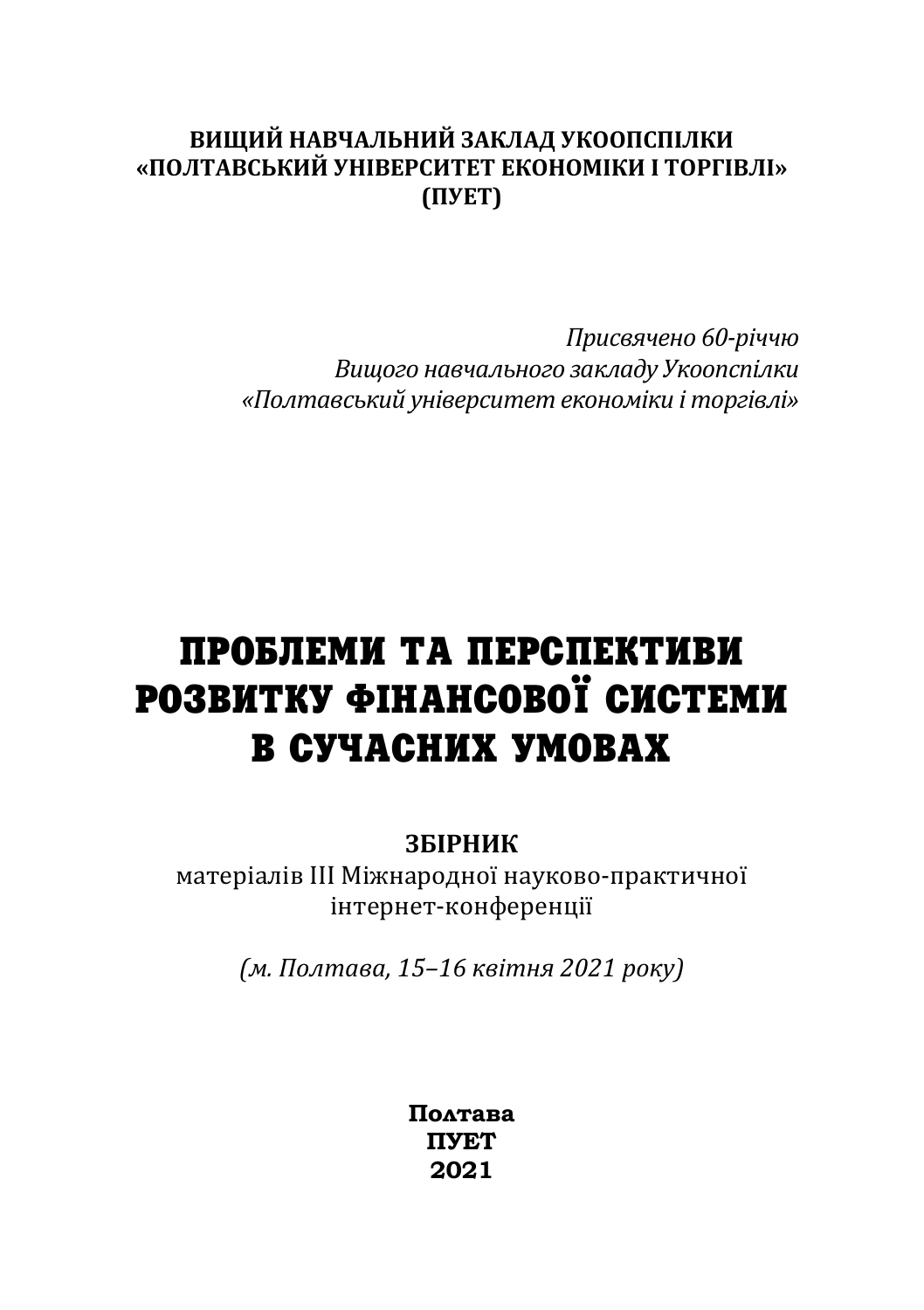#### УДК 336-043.86(045) П78

*Розповсюдження та тиражування без офіційного дозволу Вищого навчального закладу Укоопспілки «Полтавський університет економіки і торгівлі» заборонено.*

#### **Програмний комітет**

Голова:

*О. О. Нестуля,* д. і. н., професор, ректор Вищого навчального закладу Укоопспілки «Полтавський університет економіки і торгівлі» (ПУЕТ).

Співголови:

*Є. Б. Аймагамбетов,* д. е. н., професор, ректор Карагандинського економічного університету (Казспоживспілка);

*Е. А. Гулієв,* д. е. н., професор, ректор Азербайджанського університету кооперації;

*Д. П. Дімітров,* д. е. н., професор, ректор Університету національного і світового господарства (Болгарія);

*Л. О. Шавга,* д. е. н., професор, ректор Кооперативно-торгового університету Молдови;

*К. К. Шебеко,* д. е. н., професор, ректор Закладу освіти «Поліський державний університет»;

*С. М. Лєбєдєва,* д. е. н., професор, ректор Білоруського торговельно-економічного університету споживчої кооперації;

*М. Р. Курбонзода,* д. е. н., професор, ректор Таджицького державного університету комерції;

*Н. С. Педченко,* д. е. н., професор, перший проректор ПУЕТ;

*О. В. Манжура,* д. е. н., доцент, проректор із науково-педагогічної роботи ПУЕТ.

### **Організаційний комітет**

Голова:

*О. В. Яріш,* к. е. н., доцент, завідувач кафедри фінансів та банківської справи ПУЕТ. *Члени організаційного комітету:* 

*Т. П. Гудзь,* д. е. н., доцент, професор кафедри фінансів та банківської справи ПУЕТ;

*О. В. Гасій,* к. е. н., доцент, доцент кафедри фінансів та банківської справи ПУЕТ;

*С. П. Прасолова,* к. е. н., доцент, доцент кафедри фінансів та банківської справи ПУЕТ;

*Г. М. Сидоренко-Мельник,* к. е. н., доцент, доцент кафедри фінансів та банківської справи ПУЕТ;

*А. М. Соколова,* к. е. н., доцент, доцент кафедри фінансів та банківської справи ПУЕТ;

*О. В. Тимошенко,* к. е. н., доцент кафедри фінансів та банківської справи ПУЕТ;

*О. А. Горбунова,* старший викладач кафедри фінансів та банківської справи ПУЕТ.

**Проблеми** та перспективи розвитку фінансової системи в П78 сучасних умовах : збірник матеріалів III Міжнародної науковопрактичної інтернет-конференції (м. Полтава, 15–16 квітня 2021 року). – Полтава : ПУЕТ, 2021. – 301 с. – 1 електрон. опт. диск (DVD-ROM). – Текст укр., рос., англ. мовами.

### ISBN 978-966-184-405-5

У збірнику подано матеріали доповідей, оприлюднених на ІІІ Міжнародній науково-практичній інтернет-конференції «Проблеми та перспективи розвитку фінансової системи в сучасних умовах», присвяченій 60-річчю Вищого навчального закладу Укоопспілки «Полтавський університет економіки і торгівлі».

Розраховано на наукових та науково-практичних працівників закладів вищої освіти і наукових установ, аспірантів, студентів, практичних працівників та широкий читацький загал.

УДК 336-043.86(045)

*Матеріали друкують в авторській редакції мовами оригіналів.* 

© Вищий навчальний заклад Укоопспілки «Полтавський університет економіки і торгівлі», 2021

ISBN 978-966-184-405-5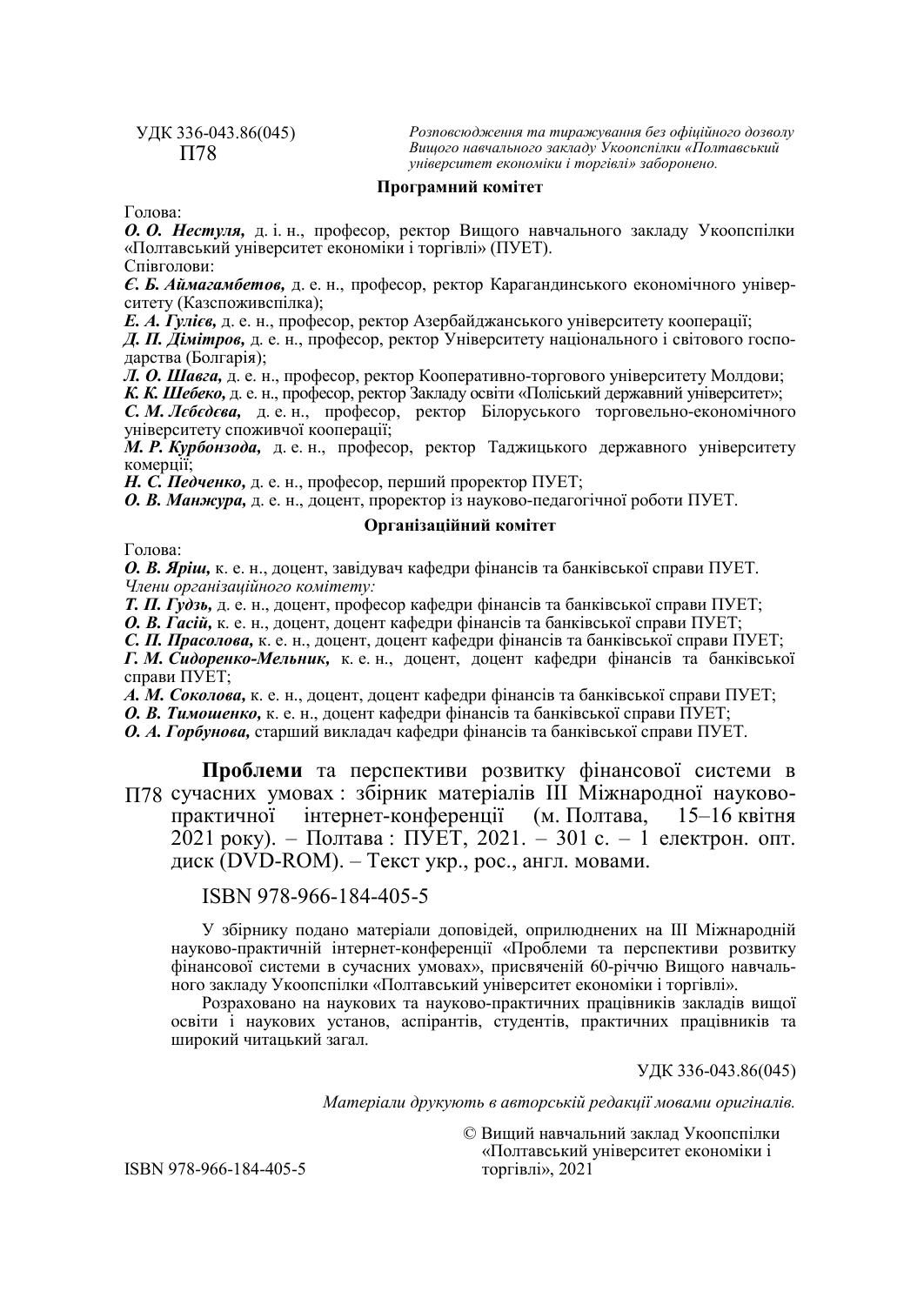# СПІВОРГАНІЗАТОРИ

Університет національного і світового господарства **(Республіка Болгарія)** 

Заклад освіти «Поліський державний університет» **(Республіка Білорусь)** 

**ʐ˪ˎˑ˓˖˔ьˍˋˌ ˕ˑ˓ˆˑ˅ˈˎьːˑ-ˈˍˑːˑˏ˪˚ːˋˌ ˖ː˪˅ˈ˓˔ˋ˕ˈ˕**  споживчої кооперації **(Республіка Білорусь)** 

Таджицький державний університет комерції **(Республіка Таджикистан)** 

Карагандинський економічний університет (Казспоживспілка, Республіка Казахстан)

Азербайджанський університет кооперації **(Азербайджанська Республіка)** 

Кооперативно-торговий університет Молдови **(Республіка Молдова)**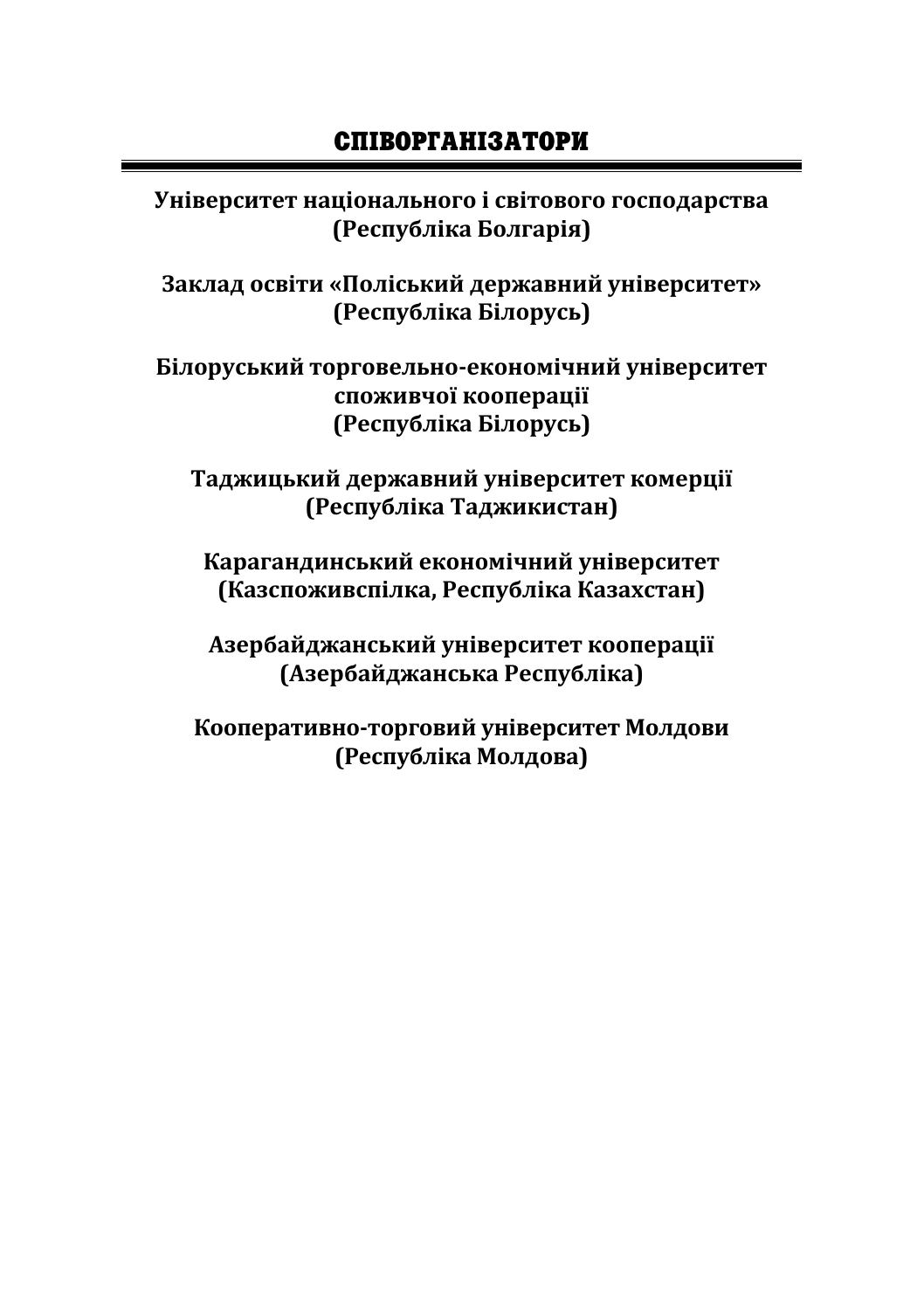Окрім цього, необхідно системно підходити до забезпечення банківської безпеки, завжди мати актуальні способи захисту від усіх можливих загроз. Потрібно вчасно впроваджувати інноваúцині технології, аби бути на крок поперелу віл злочинців. бажаючих незаконно заволодіти чужою інформацією, коштами або майном. Допоки Україна матиме слабку систему забезпечення функціонування банків, вона ризикує спричинити кризу у банківській системі, у зв'язку з чим може виникнути кризовий стан й в інших секторах економіки.

### Список використаних джерел

- 1. Онищенко Ю. І. Банківська система як складова фінансової системи. Науковий вісник. Одеський державний економічний універ*cumem.* 2009. № 8 (86). C. 95–104.
- 2. Барановський О. Безпека банківської сфери. Вісник Національного *ɛɚɧɤɭ ɍɤɪɚʀɧɢ.* 2014. № 6. ɋ. 20–27. URL: http://nbuv.gov.ua/ UJRN/Vnbu\_2014\_6\_9.
- 3. Лелюк Н. Є., Родченко С. С. Ідентифікація загроз фінансовій безпеці банків. 2019. URL: http://journals.uran.ua/tarp/article/ download/168431/171600.
- 4. Коляда Т. А., Прозоров Ю. В. Особенности изменения функций государства в условиях монетарной десуверенизации и уменьшения доверия к банкам на посткризисном этапе развития экономики. *Бізнес Інформ*. 2011. № 2 (1). С. 48–50.

*N. M. Kraus, Dr. Sc. (Economics), As. Professor Borys Grinchenko Kyiv University, Ukraine, K. M. Kraus, Cand. Sc. (Economics), As. Professor Borys Grinchenko Kyiv University, Ukraine, V. L. Osetskyi, Dr. Sc. (Economics), As. Professor Taras Shevchenko National University of Kyiv, Ukraine, O. V. Marchenko, Cand. Sc. (Economics), As. Professor National University "Yuri Kondratyuk*  $Poltava$  Polytechnic", Ukraine

### **DIGITAL TECHNOLOGIES OF NEURAL SYSTEMS IN BANK MANAGEMENT**

An important management information technology in modern banking structures is electronic document management – a kind of information technology to support management and governance in general. The basis of electronic document management is a computer management system, designed to automate the documentation of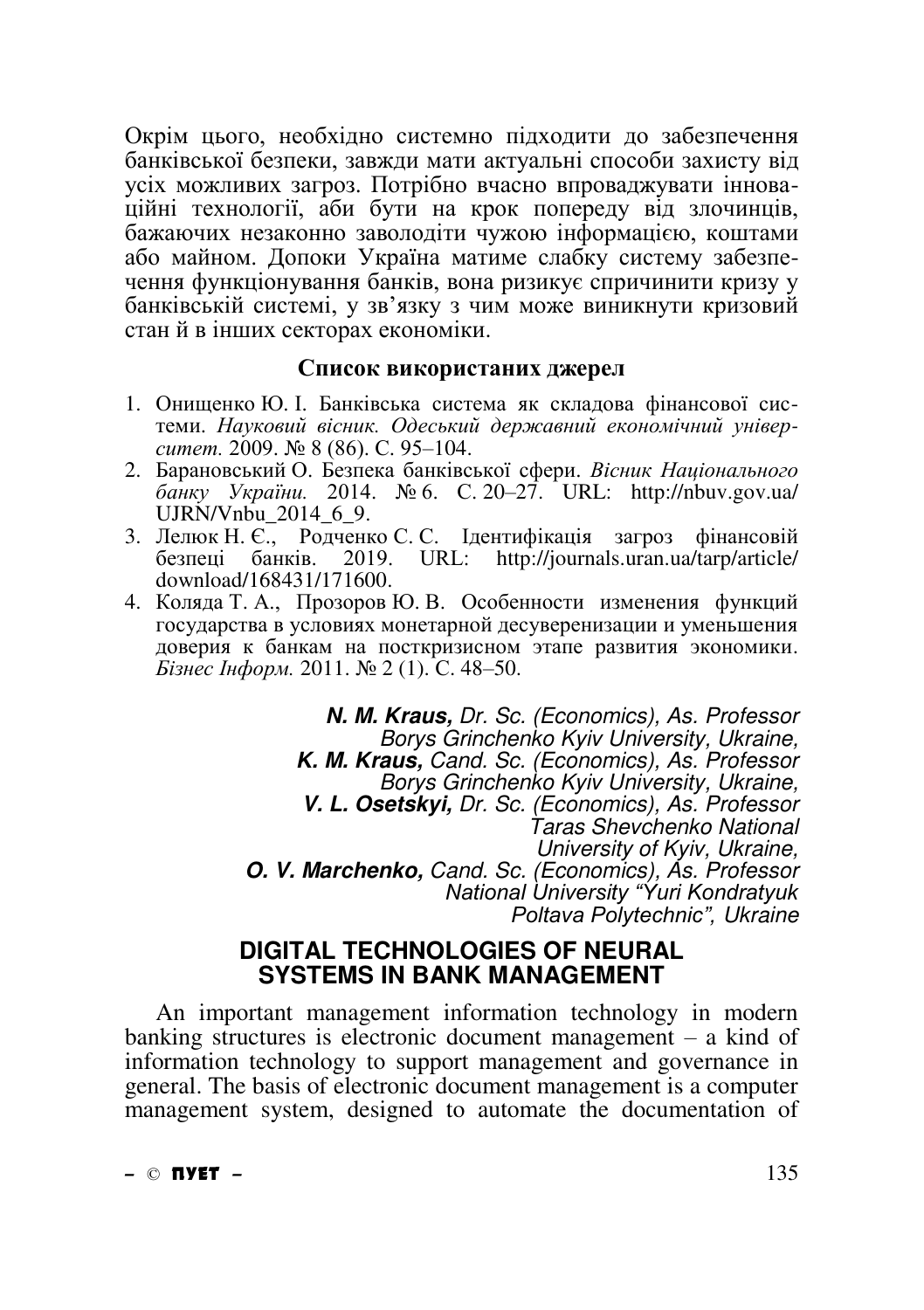management of banking institution, including the processes of preparation, input, storage, retrieval and output of administrative documents and standard forms of documents, as well as office management.

The system should correspond to the information and organizational structure of banking institution and adapt as this structure improves. An interesting element of ICT management is management using neural networks. Technology of using artificial neural networks is an intelligent information processing technology used in banking institutions in solving complex management problems, the analysis of which is impossible for humans [1]. Technology of using neural networks is based on the use of cybernetic elements that simulate neurons. Such a neural network is a multilayer network structure consisting of the same type of processor elements – artificial neurons. In neural networks, the neurons of the input layer perceive information about situation, and neurons of the output layer signal a possible response to this situation.

In banking institutions, the use of artificial neural networks is usually presented in the form of software packages, accelerator boards for personal computers, neuromicrops, as well as specialized neurocomputers. Artificial neural networks are able to successfully solve the problems of banking institutions, based on incomplete, distorted and internally contradictory input information. Operation of a trained neural network under the power of a non-professional user in the field of programming and mathematical analysis. The internal parallelism inherent in artificial neural networks allows you to increase the power of neurosystem almost infinitely. Starting with a simple package, you can later switch to a professional version or a specialized neurocomputer with complete succession of previously created software (Figure 1).

#### Tasks that are solved with the help of a neurocomputer in banking institutions

• forecasting the exchange rate based on time series processing;

· banking insurance;

· bankruptcy prediction based on neural network recognition system;

• determining the price of bonds and shares of enterprises in order to invest in these enterprises;

• application of neural networks to the tasks of exchange activity;

• forecasting the economic efficiency of financing innovative projects.

Figure 1 – Main managerial and financial tasks solved with the help of a neurocomputer in banking institutions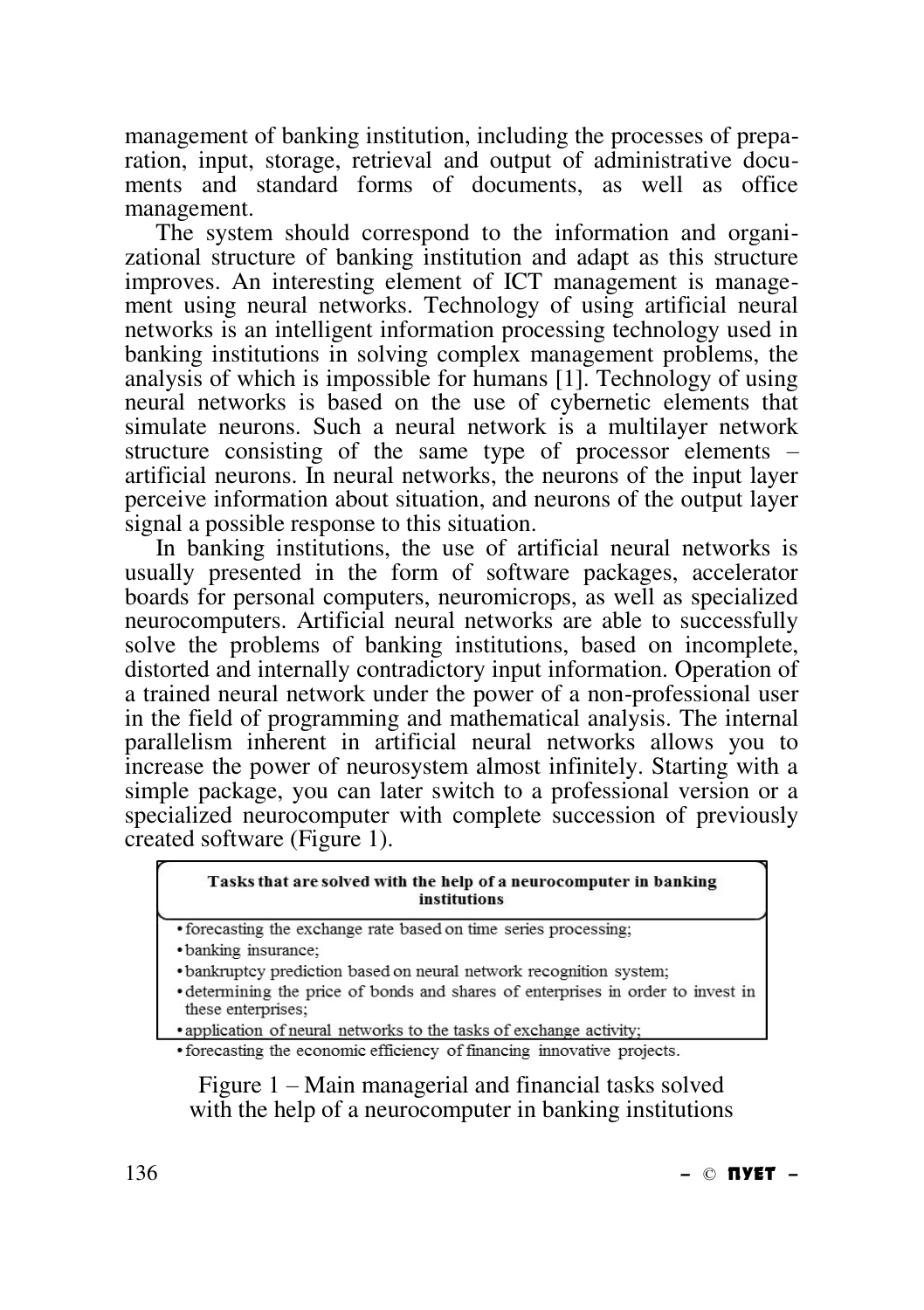Considering informative-technology aspect of management when using information technologies from a number of digital initiatives 4.0 in banking institutions, it becomes clear that modern management is characterized by reliance on technology. The condition for the application of information technology approach is the complexity or large amounts of information. Large-scale information systems exclude the possibility of direct human analysis. There are so-called information barriers [3].

Various technologies are used to overcome information barriers and reduce the information load. This defines the technological aspect of the management of banking institutions as a way to use different technologies to reduce the amount of management information. Technological aspect of the management of banking institutions includes the organization of data and their compression. In this case, large disparate sets of primary data are reduced quantitatively while maintaining or even increasing the informativeness due to the organization into integrated and stratified models, which leads to the creation of information resources.

The received information resources are processed by ICT. On the basis of processing form management and information models of decision support. These models have not only a smaller volume, but also a variety of shapes. An example of an informative-technology approach is the use of artificial neural networks [2].

In general, information technologies in banking institutions is the basis of their management. In many cases, they increase the efficiency and productivity of existing management processes and management technologies. Under other conditions, they solve management problems that cannot be solved by non-automated management technologies. Information technologies is used in banking institutions as a management support tool to compress information and increase its reliability. The same technologies serve as a tool to support decision-making and reduce the information load on the bank's management. However, to solve stereotypical problems, for operational analysis should use informative-analytical information systems.

### **References**

1. Dayhoff J. E., DeLeo J. M. (2011). Artificial neural networks. *Cancer,* 8, Ɍ. 91. 1615–1635.

**–** © **ПУЕТ –** 137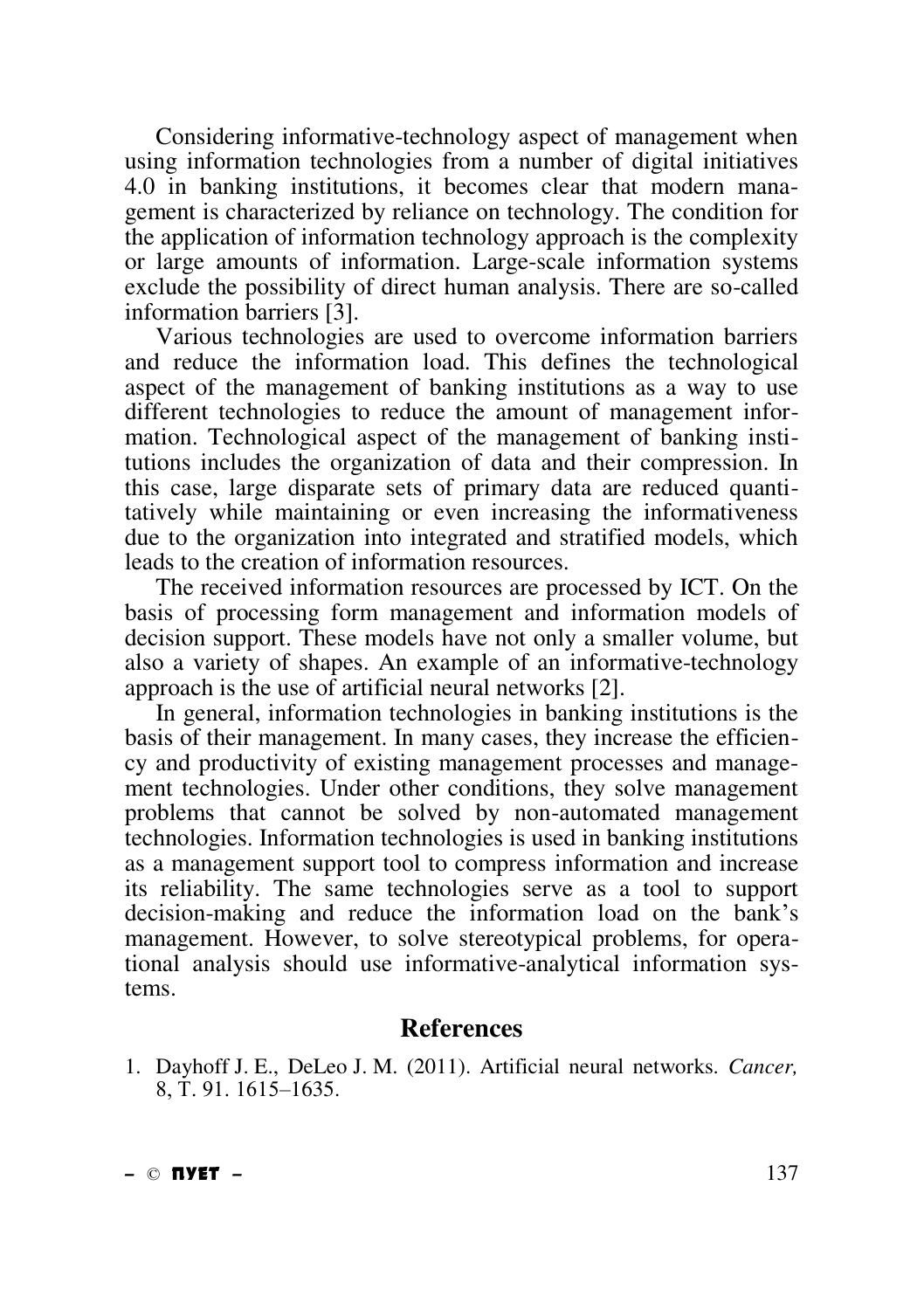- 2. Riznyk O. (2018). A researcher of neural networks about half a century of history of artificial intelligence, AI consciousness and human development. URL: https://dou.ua/lenta/interviews/riznyk-intelligence/ (accessed 01 Apr 2021).
- 3. Vargas J. H. (2004). *College knowledge: Addressing information barriers to college.* Boston, MA: Education Research Institute.

 $H. I.$  Легінькова, к. е. н., доцент Льотна академія Національного авіаційного університету м. Кропивницький, Україна  $I. B.$  Фабрика, к. е. н. *керівник Центру управління*  $cm$ ратегічними змінами АТ «Ощадбанк» *м. Київ*, Україна

### ВДОСКОНАЛЕННЯ СИСТЕМИ ЕФЕКТИВНОГО КОРПОРАТИВНОГО УПРАВЛІННЯ В АТ «ОЩАДБАНК»

Підвищення рівня корпоративного управління в банківській сфері є однією з найгостріших проблем економіки України. Важливість запровадження корпоративного управління в банківській сфері України в умовах виходу на ринок іноземних банків обумовлює підвищення уваги вчених до цієї проблеми.

у найбільш загальному значенні поняття «корпоративного управління», як зазначає В. Гриньова, походить від англійського «corporate governance», що в буквальному перекладі означає «корпоративне управління» (КУ). Відповідно до цього термін «корпоративне управління» досить часто розглядається саме як процес організації діяльності вищих керівних органів корпорації [1]. На думку В. Євтушевського, КУ – це «процеси регулювання власником руху його корпоративних прав з метою отримання прибутку, управління корпоративним підприємством» [2]. Схо- $\overline{x}$ юї думки дотримуються і інші автори [3].

Корпоративне управління в банках має свої особливості, які суттєво відрізняють його від управління не фінансовими устано-Bами. Банки працюють з високою часткою запозичених коштів, їхні активи менш прозорі, ніж активи традиційних не фінансо**вих організацій. Від якості КУ у великих банках в значній мірі** залежить загальний рівень конкурентоспроможності всієї національної економіки, інвестиційний клімат, ріст ефективності, пілвишення рівня корпоративного управління в країні в шлому.